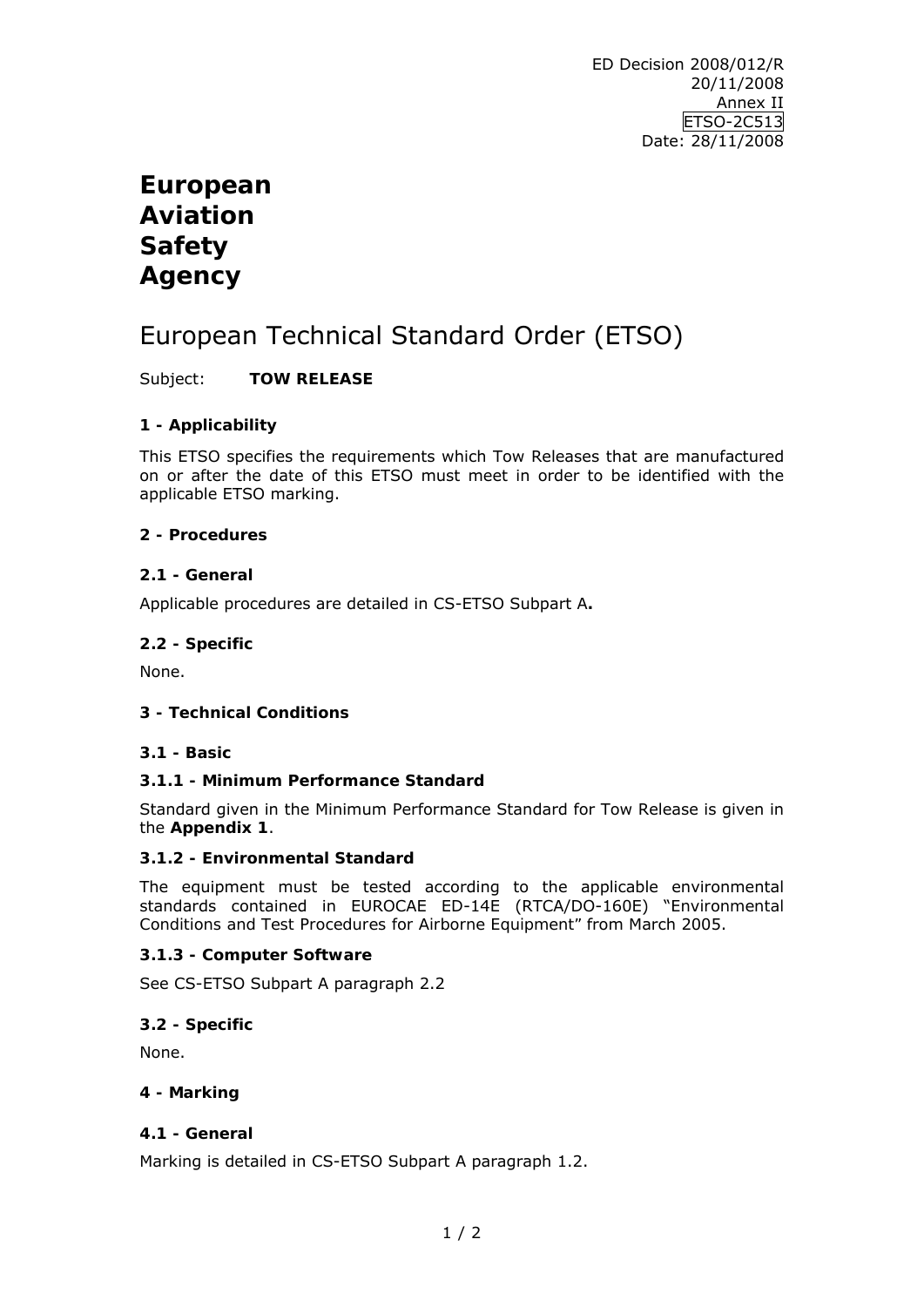# **4.2 - Specific**

None.

# **5 - Availability of Referenced Document**

See CS-ETSO Subpart A paragraph 3.

A copy of the reference LN (Luftfahrt-Norm) may be obtained from the web-site: [www.normung.din.de](http://www.normung.din.de/)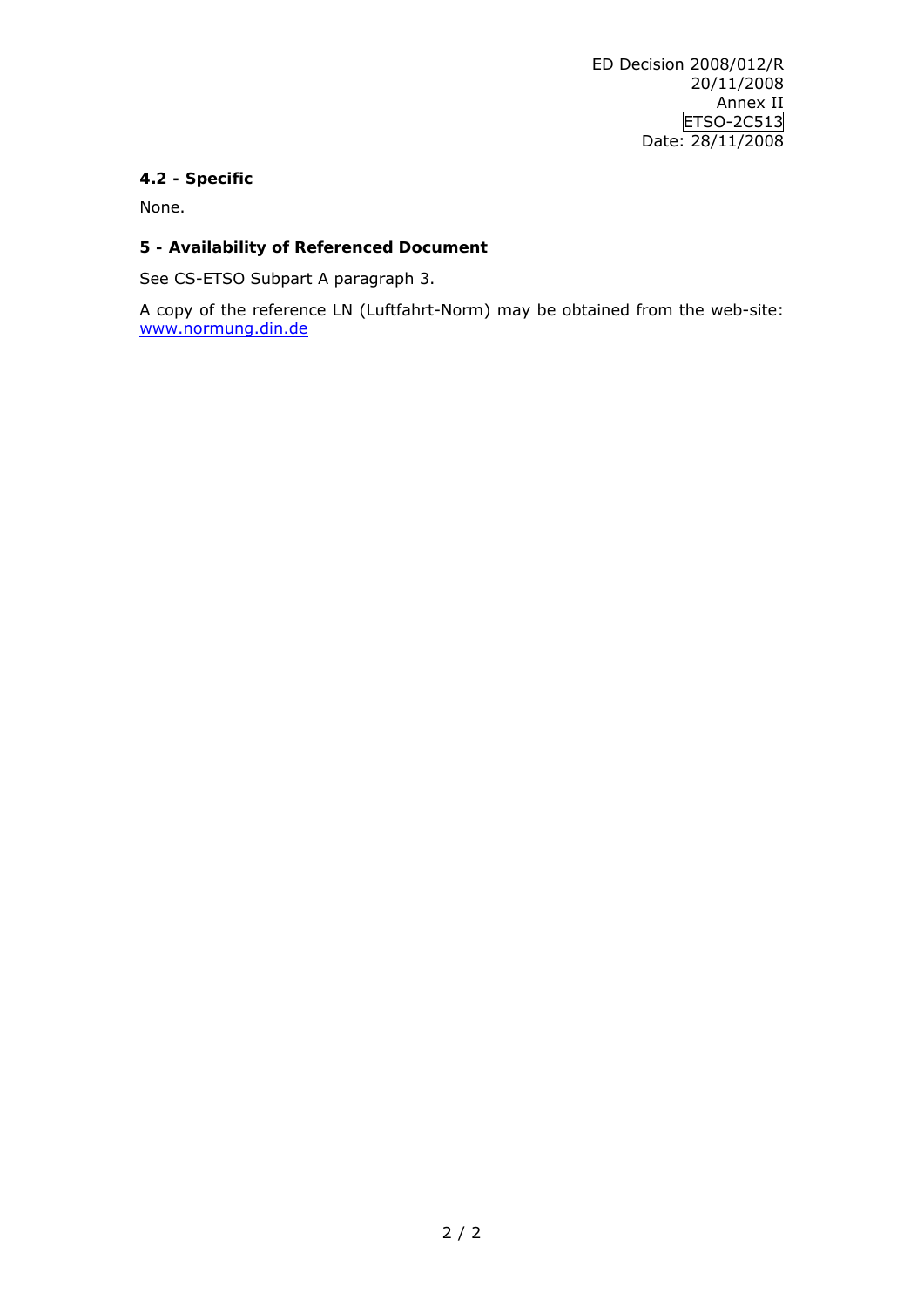## **APPENDIX 1.**

## **TOW RELEASE**

#### **1. GENERAL**

#### **1.1 Type and applicability of airworthiness requirements**

These airworthiness requirements for tow releases (ETSO-2C513) are valid for proof of airworthiness of tow releases that are used for:

- a) towing steerable or non-steerable tow or built into such tow;
- b) or for towing by winch or motor vehicle.
- *Note***:** Gliders and powered gliders are examples of steerable tows. Banners are examples of non-steerable tows.

All the individual specifications listed below for ensuring the airworthiness of tow releases are minimum requirements that have been derived from operating experience and have been quantified as practical numerical values.

Deviations from these requirements may be approved or requested by the Agency, if justified by new findings or safety considerations.

#### **1.2 Type approval**

1.2.1. A tow release type can be approved on application in the form of an ETSO entitlement, provided that the airworthiness requirements are fully met, or, in the event of non-compliance of one or more requirements, if proof is provided that an equivalent safety level is achieved.

The decision of the Agency is final.

1.2.2. The burden of proof is borne by the applicant, who also has to compile the type documentation.

1.2.3. The type documentation includes all the documentation necessary for the design specification of the tow release and all its design features that are subject matters of this ETSO.

#### **2. DESIGN AND CONSTRUCTION**

#### **2.1 Materials**

The suitability and reliability of the materials used must be shown based on operating experience or materials testing.

All materials used for stressed parts must correspond to descriptions and specifications recognized by the Agency.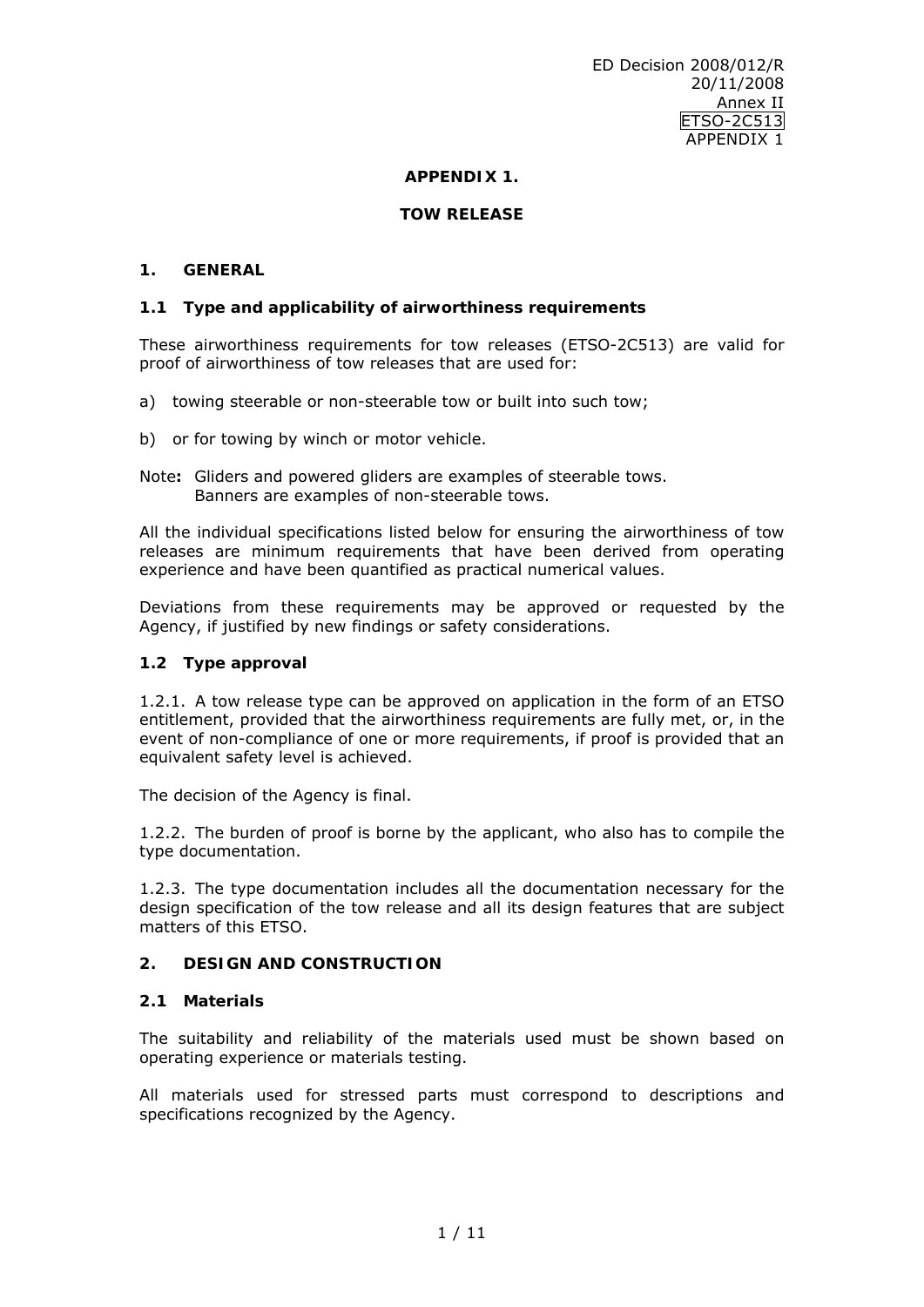## **2.2 Protection of parts**

Each part of the load transmitting assembly must

- a) be protected as fully as possible against influences that could cause damage or diminish strength during operation, including corrosion and wear;
- b) and designed in such a way that:
	- no water can be collected and that;
	- any dirt inside the tow release can be removed without disassembly.

#### **2.3 Securing connecting elements**

Accepted security devices must be used for all non permanent connecting elements of the tow release.

#### **2.4 Connecting ring pair**

For each tow release with a hook, a connecting ring pair according to LN (Luftfahrt-Norm) 65091 in the current valid version must be used.

#### **2.5 Attachment to the aircraft**

The tow release must be designed to be attached to the aircraft using non permanent connecting elements.

#### **2.6 Special requirements**

2.6.1 Tow releases with a moveable or fixed ring jaw must be designed in such a way that it is impossible to hook up the large oval ring of the connecting ring pair. It must be also impossible for the connecting ring pair to jam behind or either side of the hook.

2.6.2 It must not be possible, in any operating state, for the connecting ring pair to jam in the tow release jaw and thus inhibit the release.

2.6.3 Tow releases installed near the centre of gravity of the aircraft must have a mean for automatic release.

#### **2.7 Long-term performance**

The documentation must include proof of at least 10,000 actuations of the tow release under operating conditions. No damage should occur during this time.

#### **3. STRENGTH**

#### **3.1 Strength calculations**

Load tests according to  $\S$  4.2.5 and  $\S$  4.2.6 must show that the strength of the tow release is adequate to withstand any loads that may be put on it in any operating state that experience has shown may occur.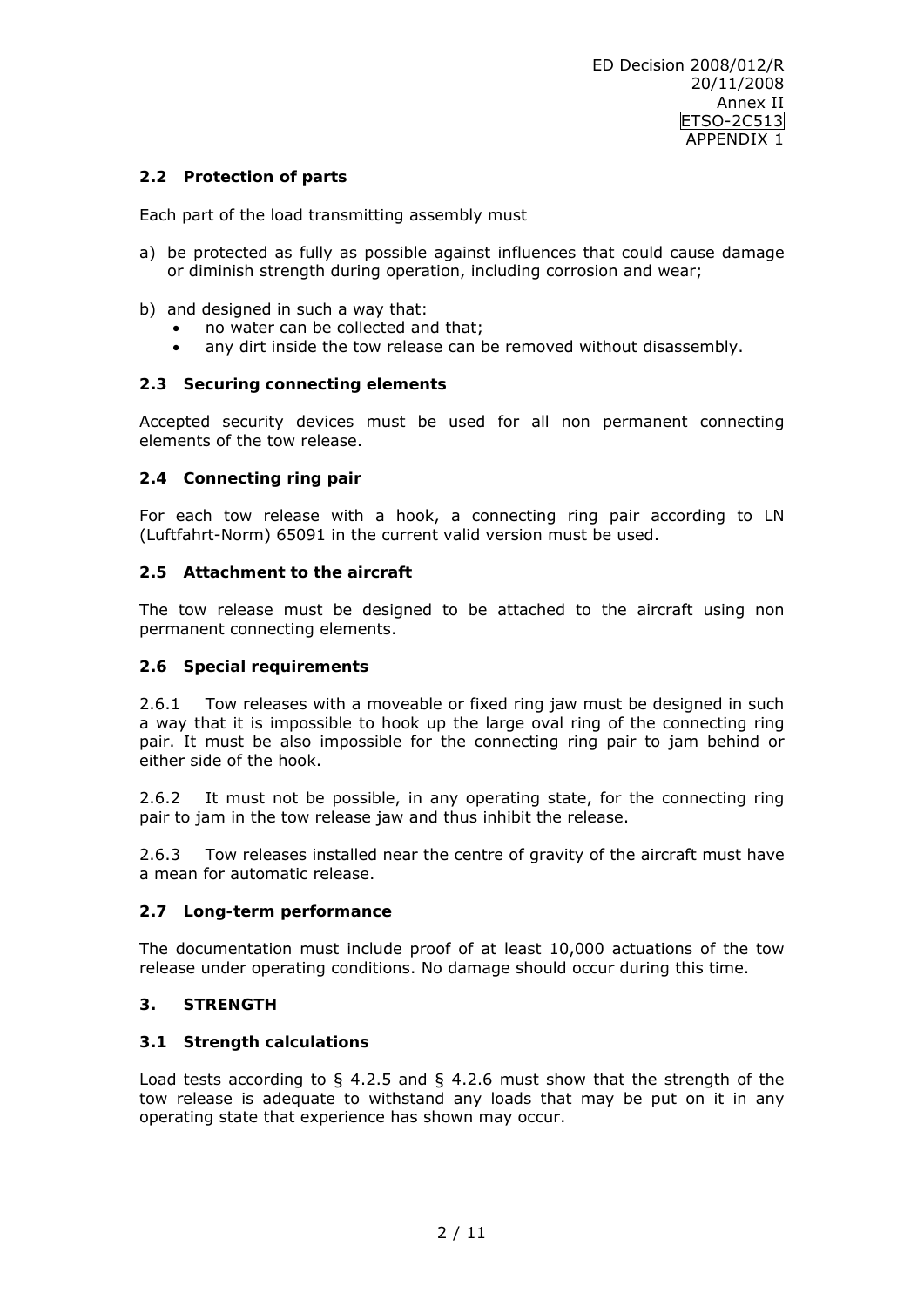## **3.2 Criteria for sufficient dimensioning and safety factor**

3.2.1 The strength requirements are specified by the safe test load (the maximum expected cable load during operation) and the calculated breaking load (the maximum cable load multiplied by the specified safety factor) defined in § 3.3.

These loads are specified as limiting values in the test schedules for the functional tests.

3.2.2 A safety factor of 1.5 is specified.

The unit must be able to:

a) accept the safe test load without permanent damage in the form of deformation, notches, cracks, etc.;

b) withstand the calculated breaking load without failure for at least 3 seconds.

#### **3.3 Safe test load**

Tow releases used for the purposes as listed in  $\S$  1.1 must be designed for a safe test load  $L_{\text{max}}$  N that is derived as follows from CS 22.581 and CS 22.583:

#### **Lmax = 1.2 x 1.3 x m x 9.81 [N]**

| where 1.2 and 1.3:     | safety factors                                  |
|------------------------|-------------------------------------------------|
| m:                     | max. take-off weight                            |
| $9.81 \text{ m/s}^2$ : | gravitational acceleration/conversion to Newton |

*Note***:** For a maximum towed mass of, for instance, 850 kg the safe test load is thus:

 $L_{max}$  = 1.2 x 1.3 x 850 x 9.81 = 13,008 N =  $L_{max}$ 

In-line weak links are ignored when determining the safe test load.

## **4. OPERATING BEHAVIOUR**

#### 4.1 **Performance under load**

#### 4.1.1 Safe operating range

Within the limits of cable loads and cable angles specified in § 5.1, every tow release must be able both to withstand the resultant load without impairing operational reliability and to release reliably.

#### 4.1.2 Automatic release angle

For tow releases for installation in gliders or powered gliders for towing by winch or motor vehicle the tow cable must release reliably at the automatic release angle specified in § 5.1.

#### 4.1.3 Release force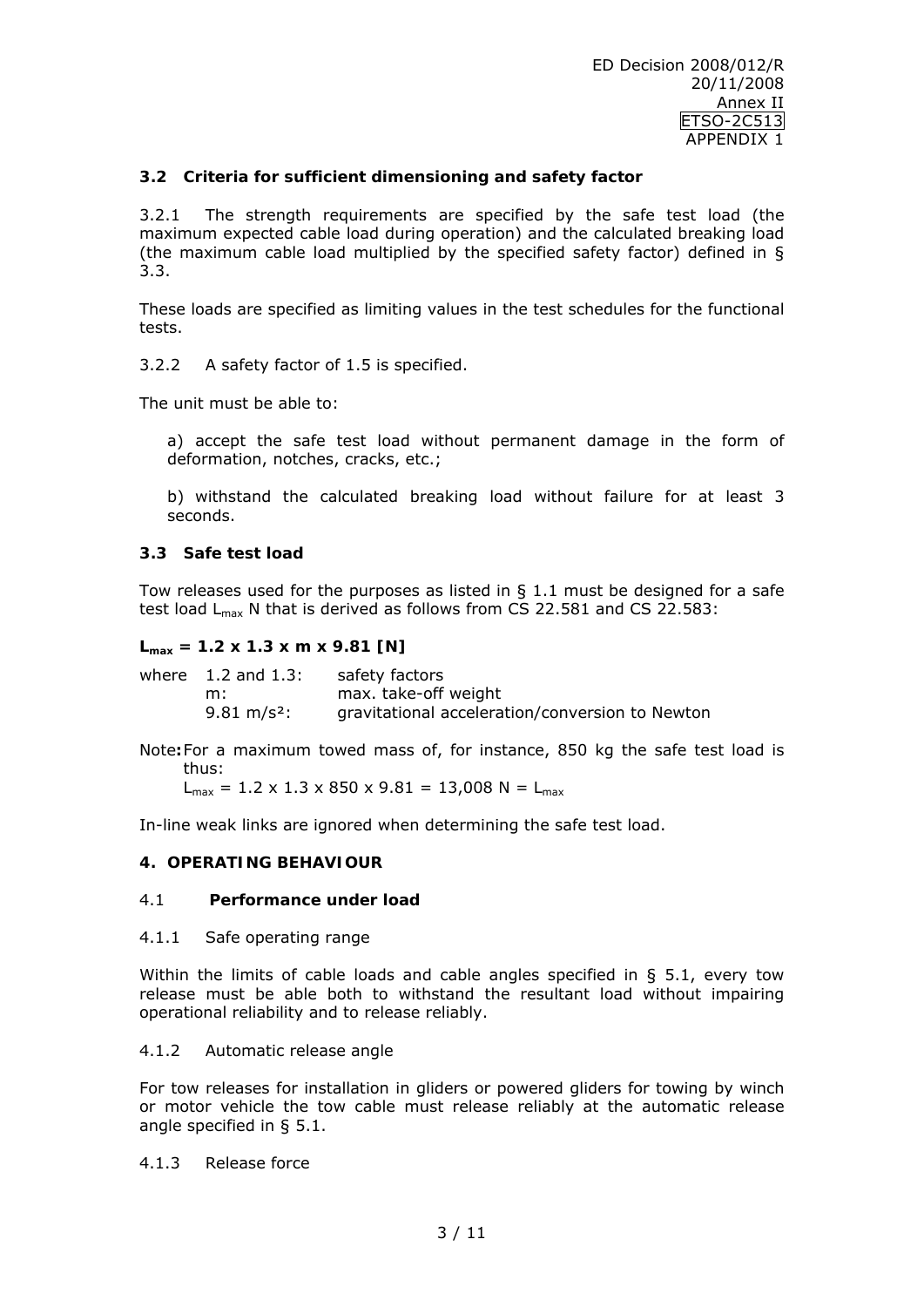When loading the hook of the tow release within the limits specified for cable loads and cable angles, the maximum permissible release  $F_K$  measured at the release lever with a reference length l of 68 mm (see Fig. 1) must lie between 60 and 140 N.

## **4.2 Functional tests**

#### 4.2.1 Type of tests

The aim of the functional tests using a suitable test rig is to prove that the tow release for which type approval is to be granted meets the requirements as listed above in § 4.1.1 to § 4.1.3.

The available restoring force after releasing the tow cable must be measured according to § 4.2.4.

- **Note:** Type testing of a tow release should include its use in actual flight operations in order to gain more information on its operating performance.
- 4.2.2 Load schedule

Test loads must be applied according to the load schedule in Fig. 1



**Fig. 1:** Load schedule

| x-axis | $\mathbf{r} = \mathbf{r}$ | Longitudinal axis (in flight direction) |
|--------|---------------------------|-----------------------------------------|
| v-axis | $\mathbf{r} = \mathbf{r}$ | Lateral axis (in wing span direction)   |
| z-axis | $=$                       | Vertical axis                           |
|        | $=$ $\blacksquare$        | Cable load in N                         |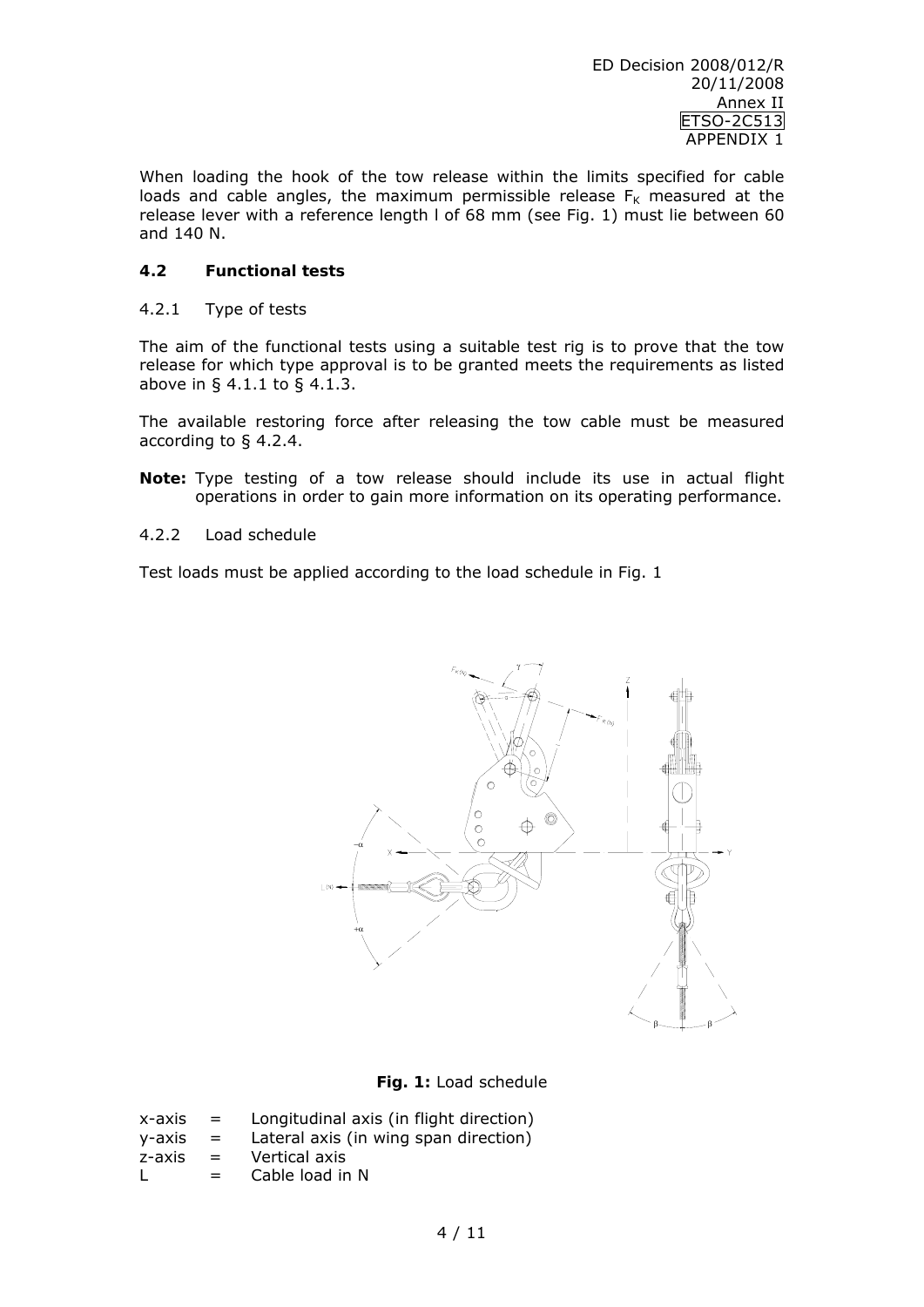ED Decision 2008/012/R 20/11/2008 Annex II ETSO-2C513 APPENDIX 1

- $\vert$  = Original lever length of type in mm
- $F_K$  = Release force of release lever in N
- $F_R$  = Restoring force in N
- $\alpha$  = Angle between L and x-y plane
- $a =$ Travel of release lever

 $\beta$  = Angle between L and x-z plane between stops in mm

The normal or 0-degrees cable angle is parallel to the x-y plane

4.2.3 Test rig

Using only the bore holes and bearing surface provided for installation in the aircraft, mount the tow release in a suitable test rig in such a way that the cable loads can be applied via the connecting ring pair for all specified load angles and that in each case the required release force  $F_K$  can be measured at the release lever.

In addition, for tow releases with automatic release (so-called safety tow releases), the cable angle and the magnitude of the cable load that results in automatic release must be measured.

4.2.4 Measurement of the restoring force

Measure the restoring force as follows prior to the start of the actual functional tests:

- a) Fully open the unloaded tow release mounted in the test rig using the release lever (lever length  $l = 68$  mm).
- b) Measure the restoring force between the release lever stops, in relation to the release travel a.

Enter the measurement results in a diagram.

The restoring force  $F_R$  must not be greater than 100 N nor less than 60 N.

4.2.5 Test schedules and determination of the load diagram:

**Tow releases for aero tow of steerable and non-steerable tows** (use according to § 1.1.a)

a) Test up to safe test load

With the tow release mounted in the test rig, load the hook via the connecting ring pair according to the cable (test) load schedule in Table 1.

- Apply the load at a rate of 300 N/s.
- Apply the load for 5 seconds at each load stage and measure the release force  $F_K$  using a reference release lever length of  $I = 68$  mm.
- Disassembly test

Disassemble the tow release completely on completion of the load test. Inspect the tow release to ensure that

- no part of it is permanently deformed and that no notches, cracks, etc., have appeared and that
- on reassembly the tow release is once again fully functional.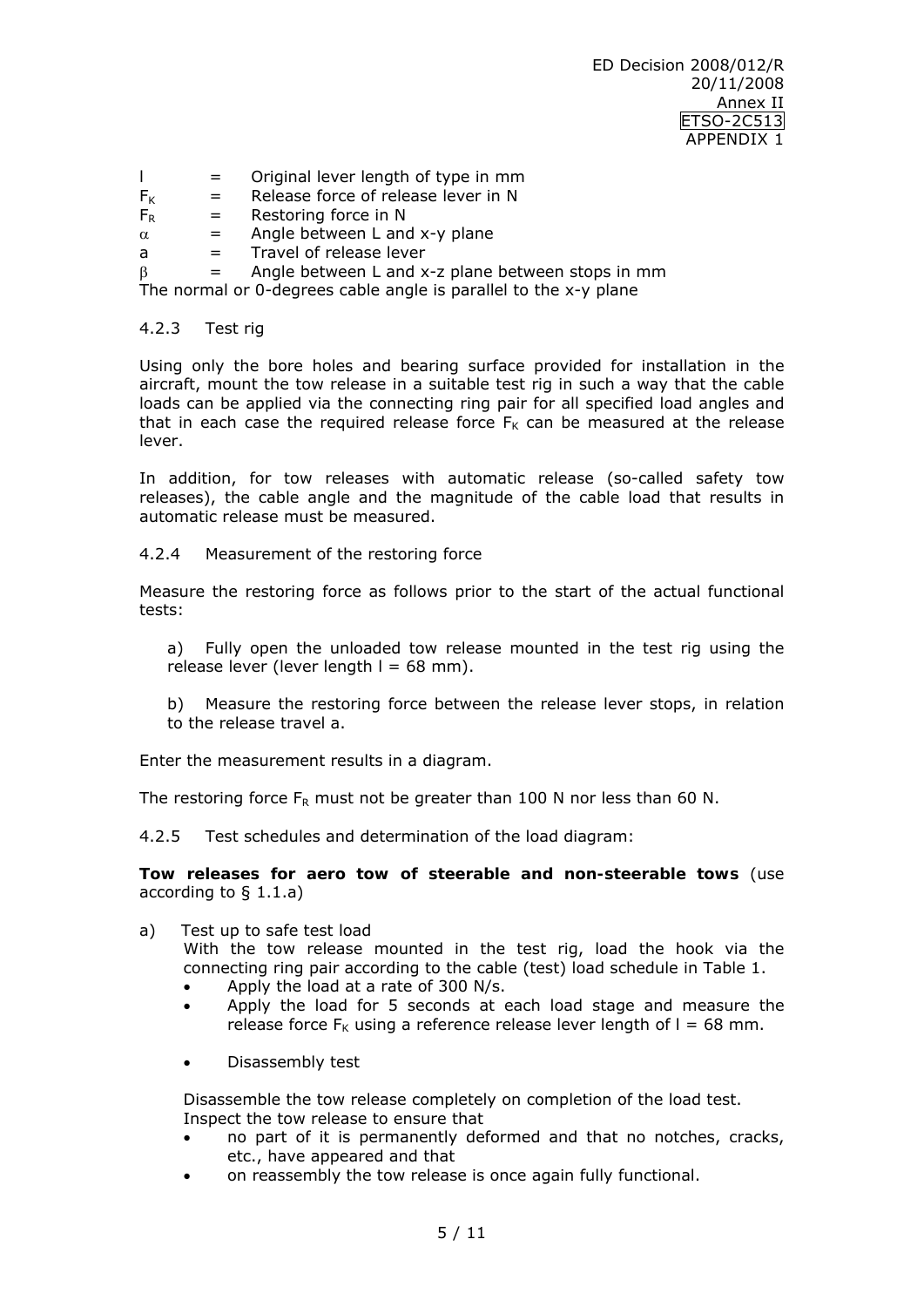ED Decision 2008/012/R 20/11/2008 Annex II ETSO-2C513 APPENDIX 1

|        |      |                  | Table 1          |        |      |                |                  |
|--------|------|------------------|------------------|--------|------|----------------|------------------|
| Cable  |      | Cable            |                  | Cable  |      | Cable          |                  |
| (test) |      | angle            |                  | (test) |      | angle          |                  |
| load   |      |                  |                  | load   |      |                |                  |
| L      |      | $\pmb{\alpha}$   | $\pm \beta$      | L      |      | $\pmb{\alpha}$ | $\pm \beta$      |
| N      |      | <b>Degrees</b>   | <b>Degrees</b>   | N      |      | <b>Degrees</b> | <b>Degrees</b>   |
| 1500   |      | $-45$            | $\pmb{0}$        | 1500   |      | $+30$          | $\pmb{0}$        |
| 6000   |      | $-45$            | $\pmb{0}$        | 6000   |      | $+30$          | 0                |
| 7500   |      | $-45$            | $\pmb{0}$        | 7500   |      | $+30$          | 0                |
| 9000   |      | $-45$            | $\pmb{0}$        | 9000   |      | $+30$          | 0                |
| 11700  |      | $-45$            | 0                |        |      |                |                  |
|        |      |                  |                  |        |      |                |                  |
|        |      |                  |                  | 0,80   | Lmax | $+30$          | 0                |
|        | Lmax | $-45$            | $\pmb{0}$        | 0,60   | Lmax | $+30$          | 30               |
| 0,60   | Lmax | $-45$            | 30               | 0,80   | Lmax | $+30$          | 30               |
| 0,80   | Lmax | $-45$            | 30               | 0,60   | Lmax | $+30$          | 45               |
| 0,60   | Lmax | $-45$            | 45               | 0,80   | Lmax | $+30$          | 45               |
| 0,80   | Lmax | $-45$            | 45               | 1500   |      | $+45$          | $\pmb{0}$        |
|        |      |                  |                  | 6000   |      | $+45$          | $\pmb{0}$        |
| 1500   |      | $-30$            | $\pmb{0}$        | 7500   |      | $+45$          | $\pmb{0}$        |
| 6000   |      | $-30$            | $\pmb{0}$        | 9000   |      | $+45$          | $\boldsymbol{0}$ |
| 7500   |      | $-30$            | $\pmb{0}$        | 11700  |      | $+45$          | $\boldsymbol{0}$ |
| 9000   |      | $-30$            | 0                |        |      |                |                  |
|        |      |                  |                  |        | Lmax | $+45$          | 0                |
| 0,80   | Lmax | $-30$            | 0                | 0,60   | Lmax | $+45$          | 30               |
| 0,60   | Lmax | $-30$            | 30               | 0,80   | Lmax | $+45$          | 30               |
| 0,80   | Lmax | $-30$            | 30               | 0,60   | Lmax | $+45$          | 45               |
| 0,60   | Lmax | $-30$            | 45               | 0,80   | Lmax | $+45$          | 45               |
| 0,80   | Lmax | $-30$            | 45               | 0,80   | Lmax | $+30$          | 60               |
|        |      |                  |                  | 0,80   | Lmax | $+30$          | 75               |
| 1500   |      | 0                | $\boldsymbol{0}$ | 0,80   | Lmax | $+45$          | 60               |
| 6000   |      | 0                | $\pmb{0}$        | 0,80   | Lmax | $+45$          | 75               |
| 7500   |      | 0                | $\pmb{0}$        | 0,80   | Lmax | $+60$          | 0                |
| 9000   |      | 0                | $\pmb{0}$        | 0,80   | Lmax | $+60$          | 30               |
| 11700  |      | $\boldsymbol{0}$ | $\pmb{0}$        | 0,80   | Lmax | $+60$          | 45               |
|        | Lmax | 0                | 0                | 0,80   | Lmax | $+60$          | 60               |
|        |      |                  |                  | 0,80   | Lmax | $+60$          | 75               |
| 1500   |      | 0                | 30               |        |      |                |                  |
| 6000   |      | 0                | 30               | 9000   |      | $+60$          | 87               |
| 7500   |      | 0                | 30               | 11700  |      | $+60$          | 87               |
| 9000   |      | 0                | 30               |        | Lmax | $+60$          | 87               |
| 11700  |      | 0                | 30               | 0,40   | Lmax | $+120$         | $\boldsymbol{0}$ |
|        | Lmax | 0                | 30               | 0,40   | Lmax | $-120$         | 0                |
|        |      |                  |                  |        |      |                |                  |
| 1500   |      | 0                | 45               |        |      |                |                  |
| 6000   |      | 0                | 45               |        |      |                |                  |
| 7500   |      | 0                | 45               |        |      |                |                  |
| 9000   |      | 0                | 45               |        |      |                |                  |
| 11700  |      | 0                | 45               |        |      |                |                  |
|        | Lmax | 0                | 45               |        |      |                |                  |
| 0,60   | Lmax | 0                | 90               |        |      |                |                  |
| 0,80   | Lmax | 0                | 90               |        |      |                |                  |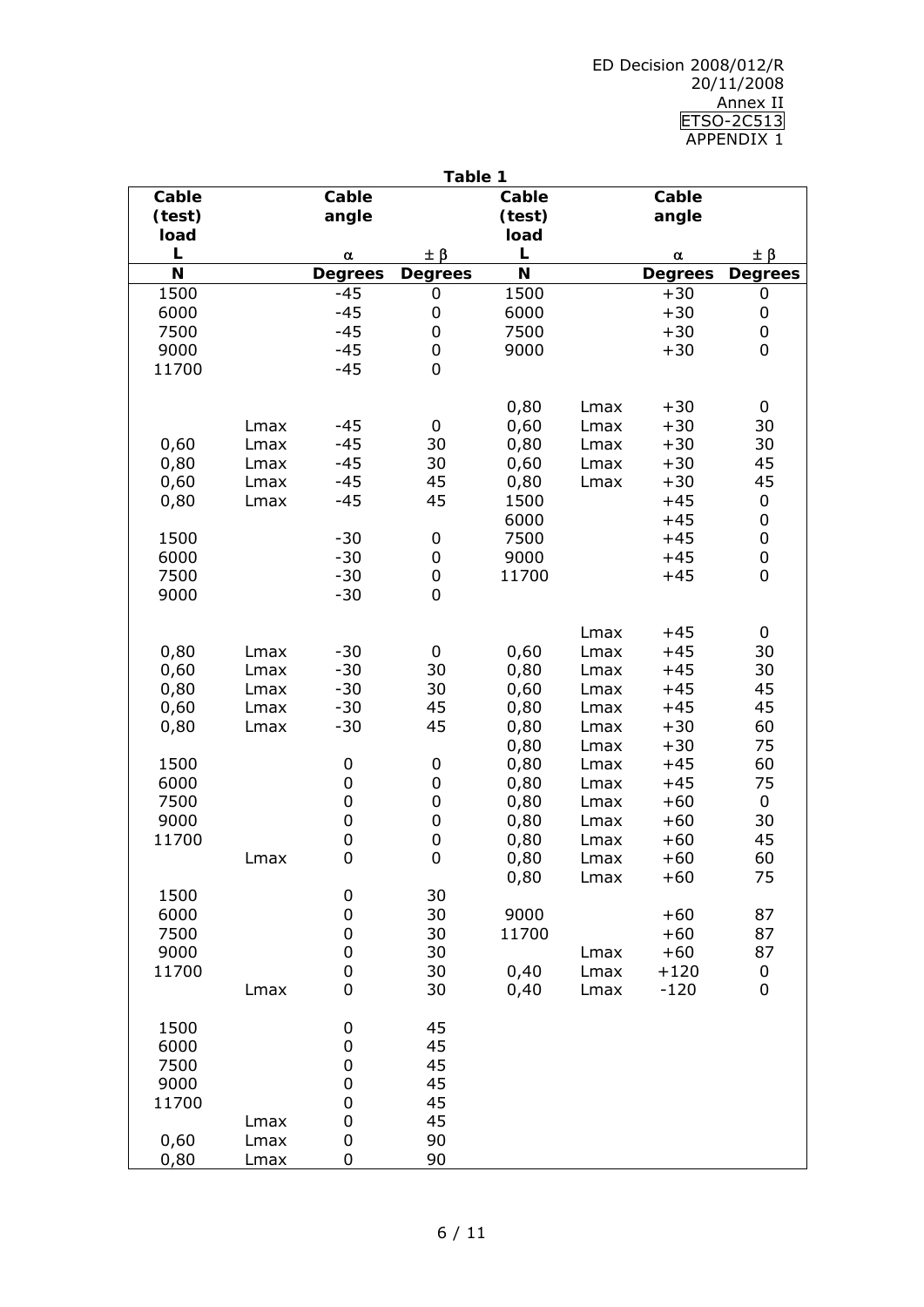b) Test to calculated breaking load

Subsequent to the disassembly test and with the tow release remounted in the test rig, load the hook via the connecting ring pair up to the calculated breaking load with cable angles

 $\alpha = 0$  degrees and  $\beta = 0$  degrees.

Maintain the calculated breaking load for 3 seconds. Then release and measure the release force  $F_K$ . Then disassemble the tow release completely and inspect it for any permanent deformation, notches, cracks, etc.

4.2.6 Test schedules and determination of the load diagram:

## **Tow release for installation in gliders or powered gliders for towing by winch or motor vehicle** (use according to § 1.1.b)

a) Test up to safe test load

With the tow release mounted in the test rig, load the hook via the connecting ring pair according to the cable (test) load schedule in Table 2.

- Apply the load at a rate of 300 N/s.
- Apply the load for 5 seconds at each load stage and measure the release force  $F_k$  using a reference release lever length of  $l = 68$  mm.

Automatic release of the tow release is not allowed during this test schedule.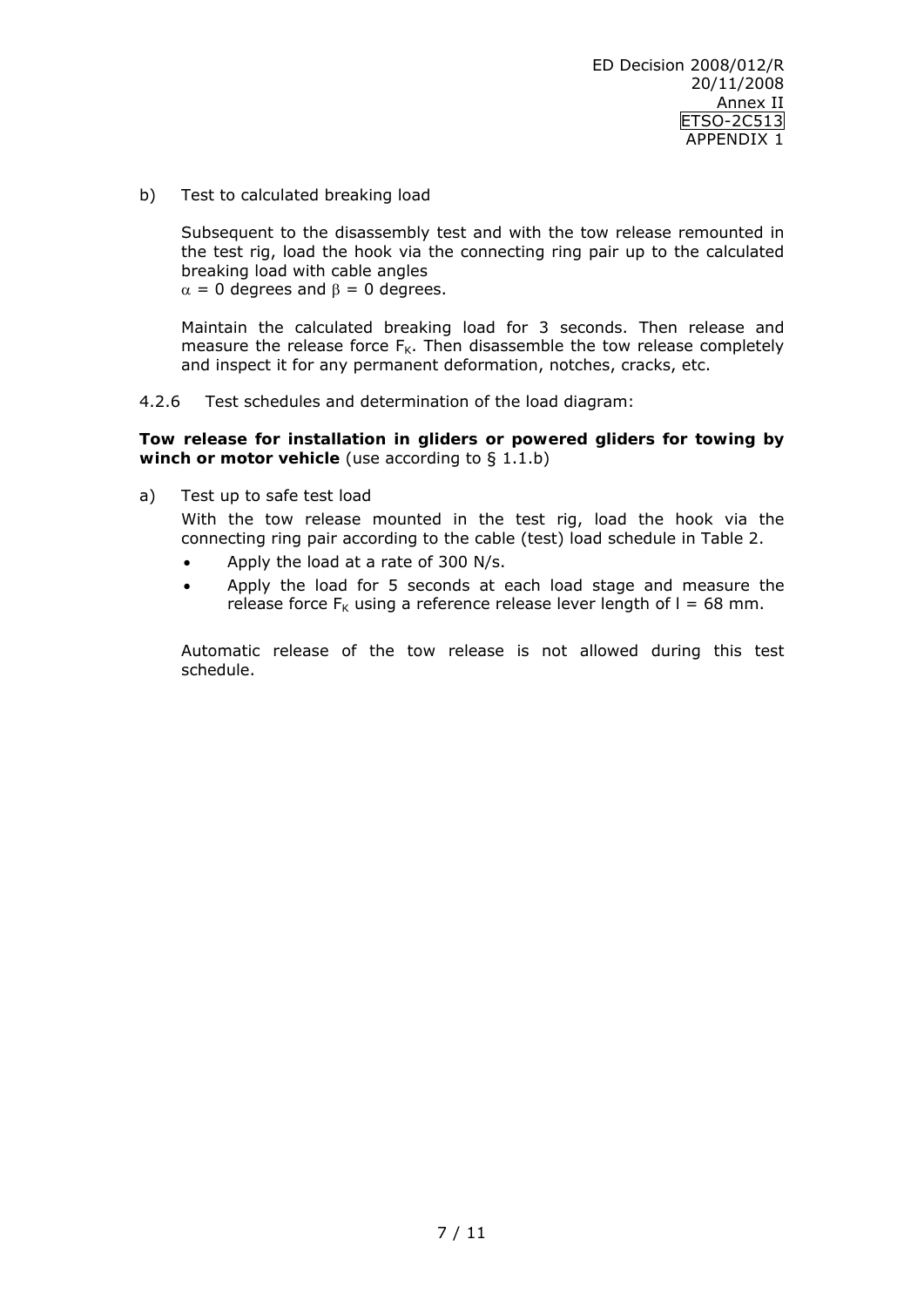ED Decision 2008/012/R 20/11/2008 Annex II ETSO-2C513 APPENDIX 1

|               |      |                | Table 2          |        |      |                |                |
|---------------|------|----------------|------------------|--------|------|----------------|----------------|
| Cable         |      | Cable          |                  | Cable  |      | Cable          |                |
| (test)        |      | angle          |                  | (test) |      | angle          |                |
| load          |      |                |                  | load   |      |                |                |
| L             |      | $\pmb{\alpha}$ | ±β               | L      |      | $\pmb{\alpha}$ | $\pm \beta$    |
| N             |      | <b>Degrees</b> | <b>Degrees</b>   | N      |      | <b>Degrees</b> | <b>Degrees</b> |
| 1500          |      | 0              | 0                | 1500   |      | $+45$          | 0              |
| 6000          |      | 0              | 0                | 6000   |      | $+45$          | 0              |
| 7500          |      | 0              | $\pmb{0}$        | 7500   |      | $+45$          | 0              |
| 9000          |      | 0              | 0                | 9000   |      | $+45$          | 0              |
| 11700         |      | 0              | $\pmb{0}$        |        |      |                |                |
|               | Lmax | 0              | $\boldsymbol{0}$ | 0,80   | Lmax | $+45$          | 0              |
|               |      |                |                  |        |      |                |                |
| 1500          |      | 0              | 30               | 1500   |      | $+45$          | 30             |
| 6000          |      | 0              | 30               | 6000   |      | $+45$          | 30             |
| 7500          |      | 0              | 30               | 7500   |      | $+45$          | 30             |
| 9000<br>11700 |      | 0<br>0         | 30               | 9000   |      | $+45$          | 30             |
|               |      |                | 30               | 11700  |      | $+45$          | 30             |
|               | Lmax | 0              | 30               |        | Lmax | $+45$          | 30             |
|               |      |                |                  | 1500   |      | $+45$          | 45             |
| 1500          |      | 0              | 45               | 6000   |      | $+45$          | 45             |
| 6000          |      | 0              | 45               | 7500   |      | $+45$          | 45             |
| 7500          |      | 0              | 45               | 9000   |      | $+45$          | 45             |
| 9000          |      | 0              | 45               | 0,80   | Lmax | $+45$          | 45             |
| 11700         |      | 0              | 45               |        |      |                |                |
|               |      |                |                  | 1500   |      | $+45$          | 60             |
|               | Lmax | 0              | 45               | 6000   |      | $+45$          | 60             |
|               |      |                |                  | 7500   |      | $+45$          | 60             |
| 1500          |      | $+30$          | $\mathbf 0$      | 9000   |      | $+45$          | 60             |
| 6000          |      | $+30$          | 0                | 11700  |      | $+45$          | 60             |
| 7500          |      | $+30$          | $\boldsymbol{0}$ |        | Lmax | $+45$          | 60             |
| 9000          |      | $+30$          | $\boldsymbol{0}$ |        |      |                |                |
| 0,80          | Lmax | $+30$          | $\mathbf 0$      | 1500   |      | $+45$          | 75             |
|               |      |                |                  | 6000   |      | $+45$          | 75             |
| 1500          |      | $+30$          | 30               | 7500   |      | $+45$          | 75             |
| 6000          |      | $+30$          | 30               | 9000   |      | $+45$          | 75             |
| 7500          |      | $+30$          | 30               | 11700  |      | $+45$          | 75             |
| 9000          |      | $+30$          | 30               |        | Lmax | $+45$          | 75             |
| 11700         |      | $+30$          | 30               | 0,60   | Lmax | $+60$          | 0              |
|               | Lmax | $+30$          | 30               | 0,80   | Lmax | $+60$          | 0              |
|               |      |                |                  | 0,60   | Lmax | $+60$          | 30             |
| 0,60          | Lmax | $+30$          | 45               | 0,80   | Lmax | $+60$          | 30             |
| 0,80          | Lmax | $+30$          | 45               |        |      |                |                |
| 0,60          | Lmax | $+30$          | 60               | 1500   |      | $+60$          | 45             |
| 0,80          | Lmax | $+30$          | 60               | 6000   |      | $+60$          | 45             |
|               |      |                |                  | 7500   |      | $+60$          | 45             |
| 1500          |      | $+30$          | 75               | 9000   |      | $+60$          | 45             |
| 6000          |      | $+30$          | 75               | 11700  |      | $+60$          | 45             |
| 7500          |      | $+30$          | 75               |        | Lmax | $+60$          | 45             |
| 9000          |      | $+30$          | 75               |        |      |                |                |
| 11700         |      | $+30$          | 75               |        |      |                |                |
|               | Lmax | $+30$          | 75               |        |      |                |                |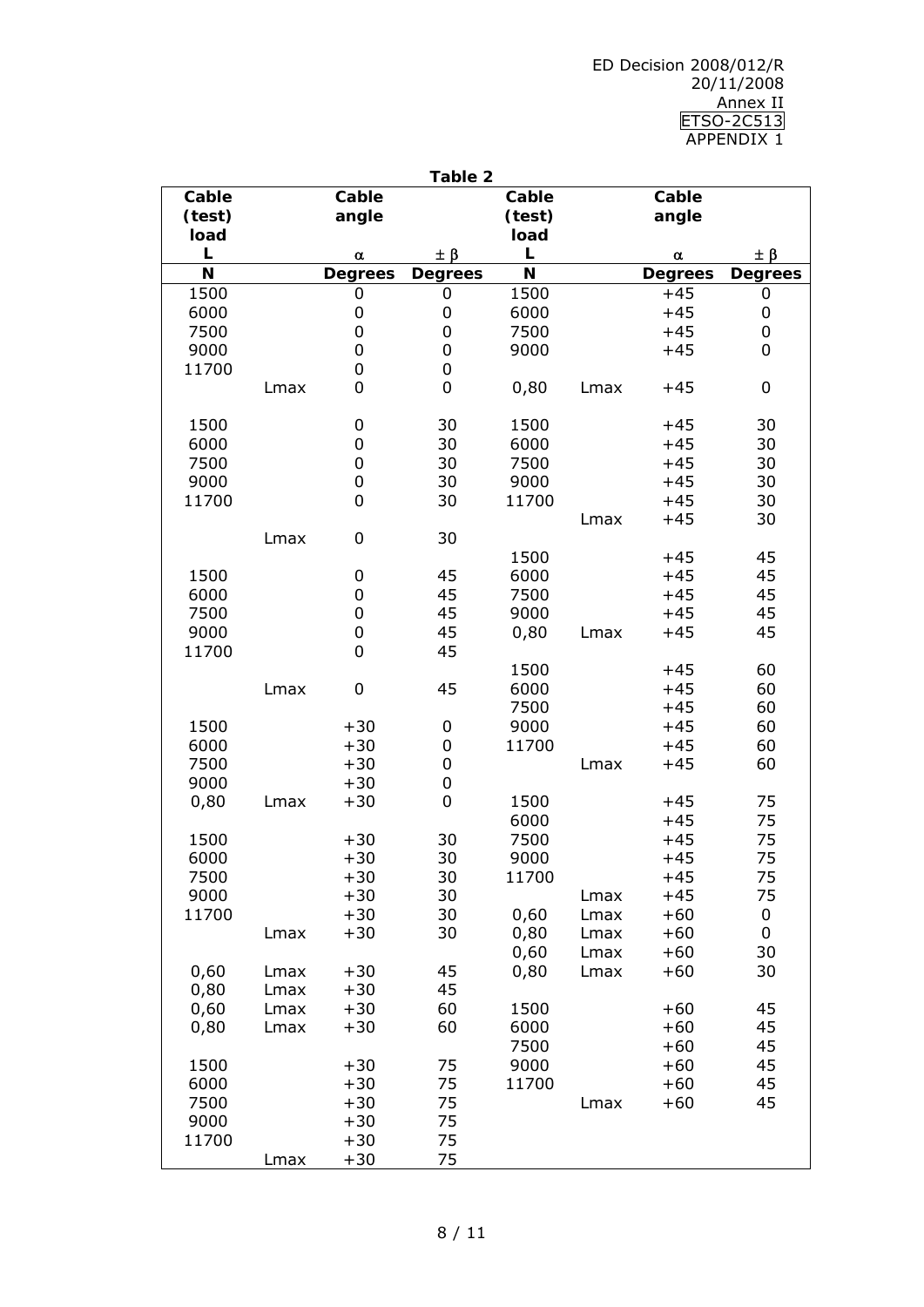| Table 2 (cont.) |      |                |                |  |
|-----------------|------|----------------|----------------|--|
| Cable<br>Cable  |      |                |                |  |
| (test) load     |      | angle          |                |  |
| L               |      | α              | $\pm \beta$    |  |
| N               |      | <b>Degrees</b> | <b>Degrees</b> |  |
| 0,60            | Lmax | $+60$          | 60             |  |
| 0,80            | Lmax | $+60$          | 60             |  |
| 1500            |      | $+60$          | 75             |  |
| 6000            |      | $+60$          | 75             |  |
| 7500            |      | $+60$          | 75             |  |
| 9000            |      | $+60$          | 75             |  |
| 11700           |      | $+60$          | 75             |  |
|                 | Lmax | $+60$          | 75             |  |
| 11700           |      | $+60$          | 87             |  |
|                 | Lmax | $+60$          | 87             |  |
| 1500            |      | $+75$          | 0              |  |
| 6000            |      | $+75$          | 0              |  |
| 7500            |      | $+75$          | 0              |  |
| 9000            |      | $+75$          | 0              |  |
| 11700           |      | $+75$          | 0              |  |
|                 | Lmax | $+75$          | 0              |  |
| 0,60            | Lmax | $+75$          | 30             |  |
| 0,80            | Lmax | $+75$          | 30             |  |
| 0,60            | Lmax | $+75$          | 45             |  |
| 0,80            | Lmax | $+75$          | 45             |  |
| 0,60            | Lmax | $+75$          | 60             |  |
| 0,80            | Lmax | $+75$          | 60             |  |
| 0,80            | Lmax | 0              | 75             |  |
| 1500            |      | 0              | 87             |  |
| 6000            |      | 0              | 87             |  |
| 7500            |      | 0              | 87             |  |
| 9000            |      | 0              | 87             |  |
| 11700           |      | 0              | 87             |  |
|                 | Lmax | 0              | 87             |  |

• Disassembly test Disassemble the tow release completely on completion of the load test. Inspection the tow release to ensure that

- no part of it is permanently deformed and that no notches, cracks, etc., have appeared and that
- on reassembly the tow release is once again fully functional.

b) Determining the angle for automatic release

- With the tow release mounted in the test rig, load the hook via the connecting ring pair according to the cable (test) load schedule in Table 3.
- At each load stage measure the angle  $\alpha_{s}$ , at which release occurs automatically.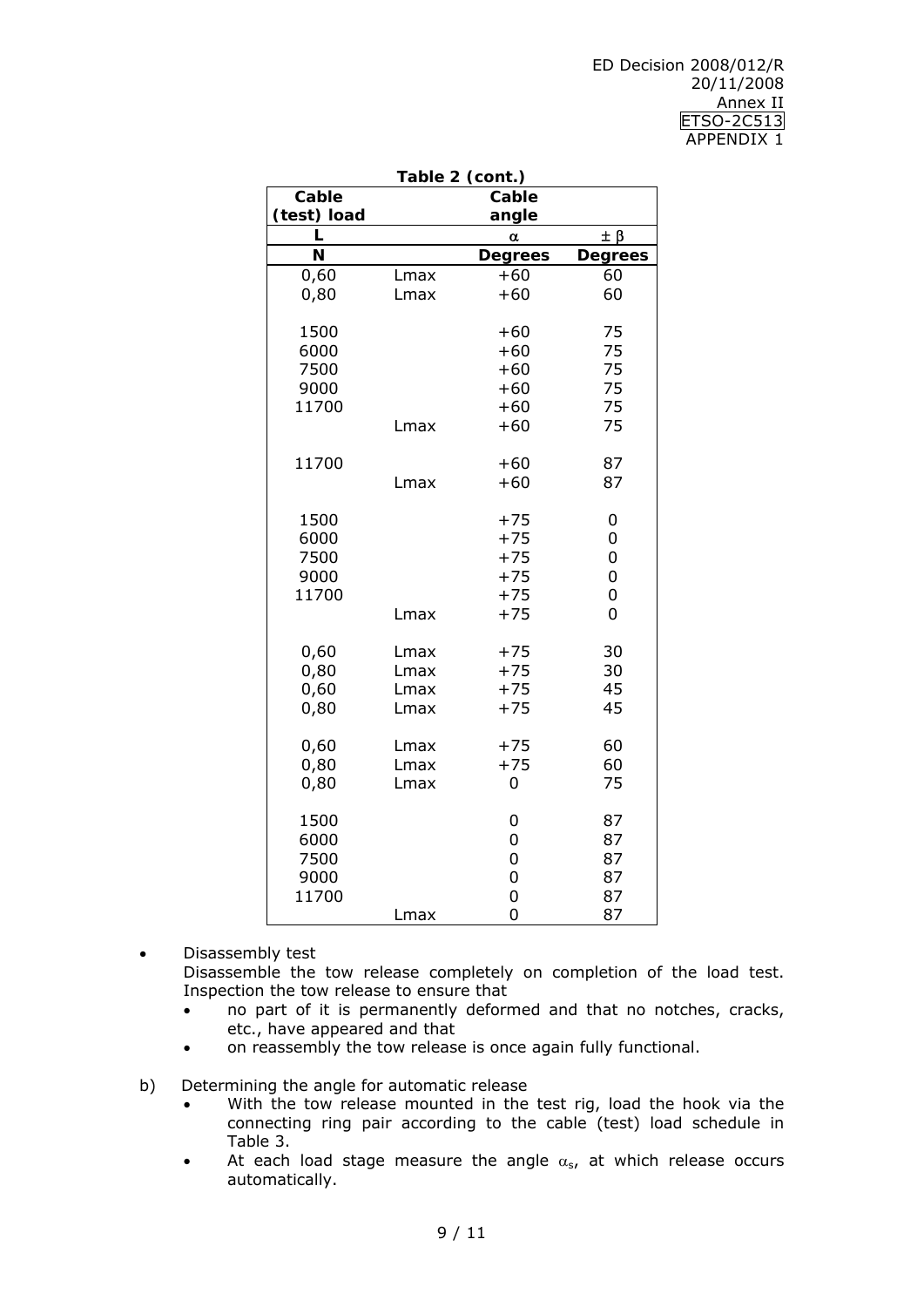| Table 3                     |                |  |              |                |  |
|-----------------------------|----------------|--|--------------|----------------|--|
| Cable (test)<br>Cable angle |                |  | Cable (test) | Cable angle    |  |
| load                        |                |  | load         |                |  |
|                             | ß              |  |              | β              |  |
| N                           | <b>Degrees</b> |  | N            | <b>Degrees</b> |  |
| 20                          |                |  | 100          | 75             |  |
| 20                          | 45             |  | 150          | 0              |  |
| 20                          | 75             |  | 150          | 45             |  |
| 30                          | 0              |  | 150          | 75             |  |
| 30                          | 45             |  | 500          | 0              |  |
| 30                          | 75             |  | 500          | 30             |  |
| 40                          | 0              |  | 500          | 45             |  |
| 40                          | 45             |  | 500          | 60             |  |
| 40                          | 75             |  | 500          | 75             |  |
| 50                          | O              |  | 1000         | O              |  |
| 50                          | 45             |  | 1000         | 0              |  |
| 50                          | 75             |  | 2000         | 0              |  |
| 100                         | 0              |  | 2000         | 60             |  |
| 100                         | 45             |  | 3000         | 0              |  |
|                             |                |  | 3000         | 80             |  |

c) Test to calculated breaking load On completion of the load test according to a) with subsequent disassembly test and the determination of the angle at which automatic release occurs according to b), remount the tow release in the test rig and load the hook via the connecting ring pair up to the calculated breaking load with cable angles  $\alpha = 0$  degrees and  $\beta = 0$  degrees. Maintain the calculated breaking load for 3 seconds. Then release and

measure the release force  $F_K$ . Then disassemble the tow release completely and inspect it for any permanent deformation, notches, cracks, etc.

# **5. OPERATING LIMITS, MARKINGS AND DOCUMENTATION**

#### **5.1 Operating limits**

5.1.1 The operating limits listed in § 4.2.5 and § 4.2.6 must be specified for every tow release and be provided to the holder of the aircraft in which a tow release of the type in question is being installed (see also Table 4).